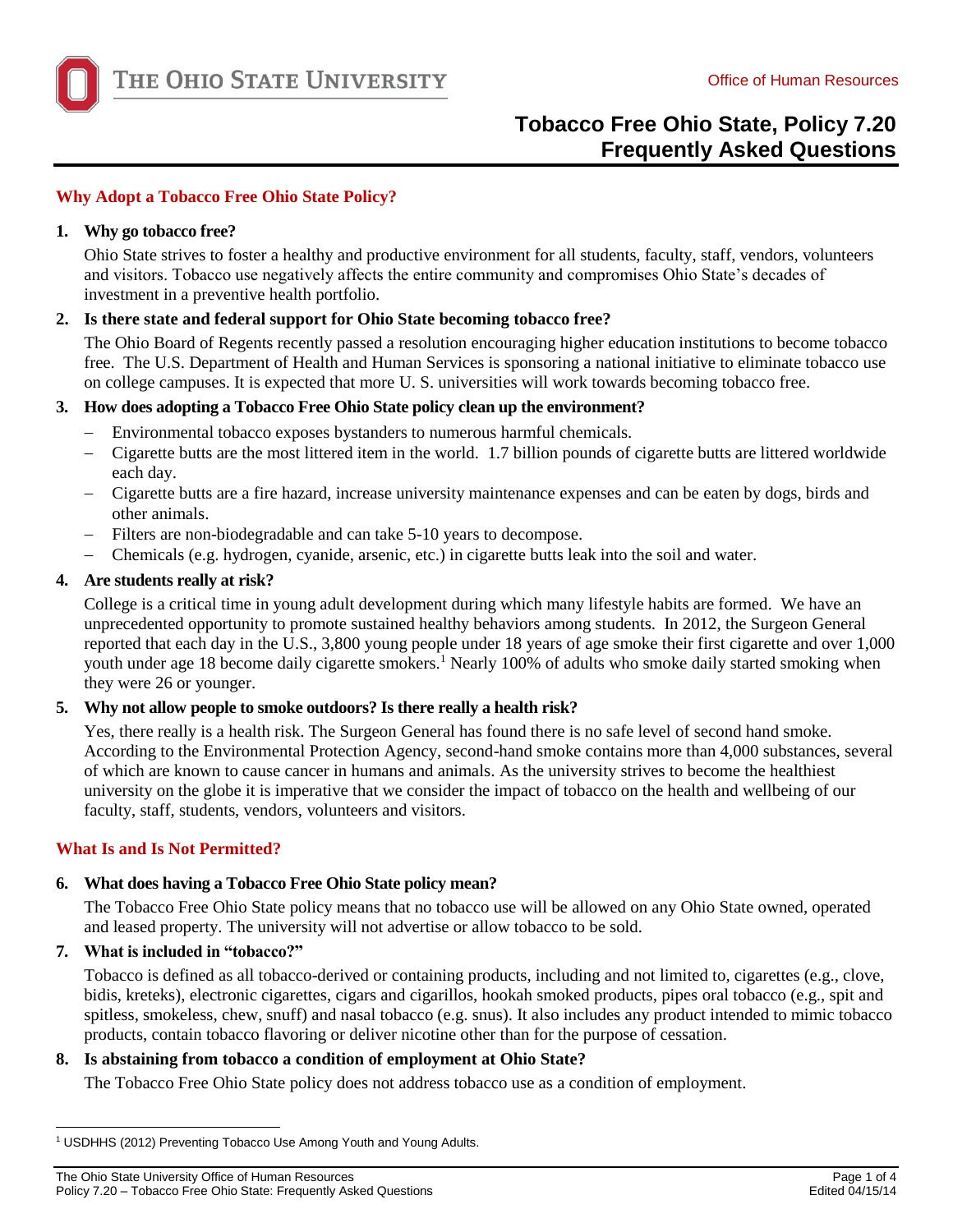

## **9. Isn't it my right to use tobacco? Does Ohio State have the right to tell me I can't use tobacco products on campus property?**

 faculty, staff, vendors, volunteers and visitors. A Tobacco Free Ohio State policy does not prohibit tobacco use; it merely establishes where use can and cannot occur. Tobacco is legal for adults to purchase and consume. The university has a responsibility to establish policies that positively affect the health and wellbeing of all students,

## **10. Will it be OK to use smokeless tobacco, such as chew?**

All forms of tobacco are prohibited. The health risks associated with "chew" as well as other smokeless tobacco products are well documented.

## **11. Will the use of hookahs and other devices for smoking tobacco be permitted?**

 Using hookahs or any other device to smoke tobacco is prohibited. Additionally, using hookahs to smoke non-tobacco products also is prohibited. Using hookahs and other devices promotes tobacco use as an acceptable behavior, which is not acceptable at Ohio State.

## **12. Are electronic-cigarettes (e-cigs) permitted?**

 E-cigs are not permitted. There is insufficient evidence that these devices positively affect smoking and they are not as an acceptable behavior, which is not acceptable at Ohio State. approved by the Food and Drug Administration as smoking cessation devices, therefore cannot be used on Ohio State property. They contain tobacco flavoring and so are prohibited under our policy. Using e-cigs promotes tobacco use

## **13. Can I use tobacco in my personal vehicle while on university property?**

Parking lots and parking garages owned, operated and leased by Ohio State are covered by the policy. Tobacco use is prohibited in any vehicle parked on university owned, operated or leased property.

# **14. Does the Tobacco Free Ohio State policy apply at university sanctioned events or sporting activities occurring off campus property?**

The Tobacco Free Ohio State policy applies only to university owned, operated and leased property. Events or activities scheduled elsewhere are bound by the policies or rules of the event coordinator or property manager.

# **15. Are people permitted to use tobacco products at tailgates, sporting events and social events that occur on Ohio State property?**

Tobacco use is prohibited on university owned, operated and leased property. Ohio State recognizes that becoming tobacco free requires a culture shift and that it may take time for the community to adjust to the university's policy. We appreciate the support of the community as Ohio State strives to become the healthiest university on the globe. We encourage students, faculty and staff to take an active role in championing this effort by increasing awareness of the Tobacco Free Ohio State policy at events they may attend.

# **Options for Tobacco Users**

# **16. Are there resources to help employees and students quit using tobacco?**

Ohio State encourages and supports students, faculty and staff who request assistance in eliminating dependence on the use of tobacco products. A list of resources is available at **[hr.osu.edu/tobaccofree](http://hr.osu.edu/tobaccofree/)**.

# **17. Can I go off campus during my breaks to smoke?**

Yes. Employees can leave campus during scheduled breaks. Hourly staff should be mindful of the length of their breaks in accordance with their unit's attendance policy. Employees should not trespass, loiter or litter on public or private property to smoke during breaks. Please respect Ohio State's neighbors.

If you don't have time to walk off campus during your break, check out the cessation resources available to faculty, staff and student employees. Tobacco cessation services are covered through Ohio State's medical plans. Enrolled faculty and staff must pay the applicable out-of-pocket expenses based on the service received. Individuals that are not enrolled in an Ohio State medical plan should check with their own insurance companies for possible coverage. A list of resources is available at **[hr.osu.edu/policy/resources/720cessation.pdf](http://hr.osu.edu/policy/resources/720cessation.pdf)**.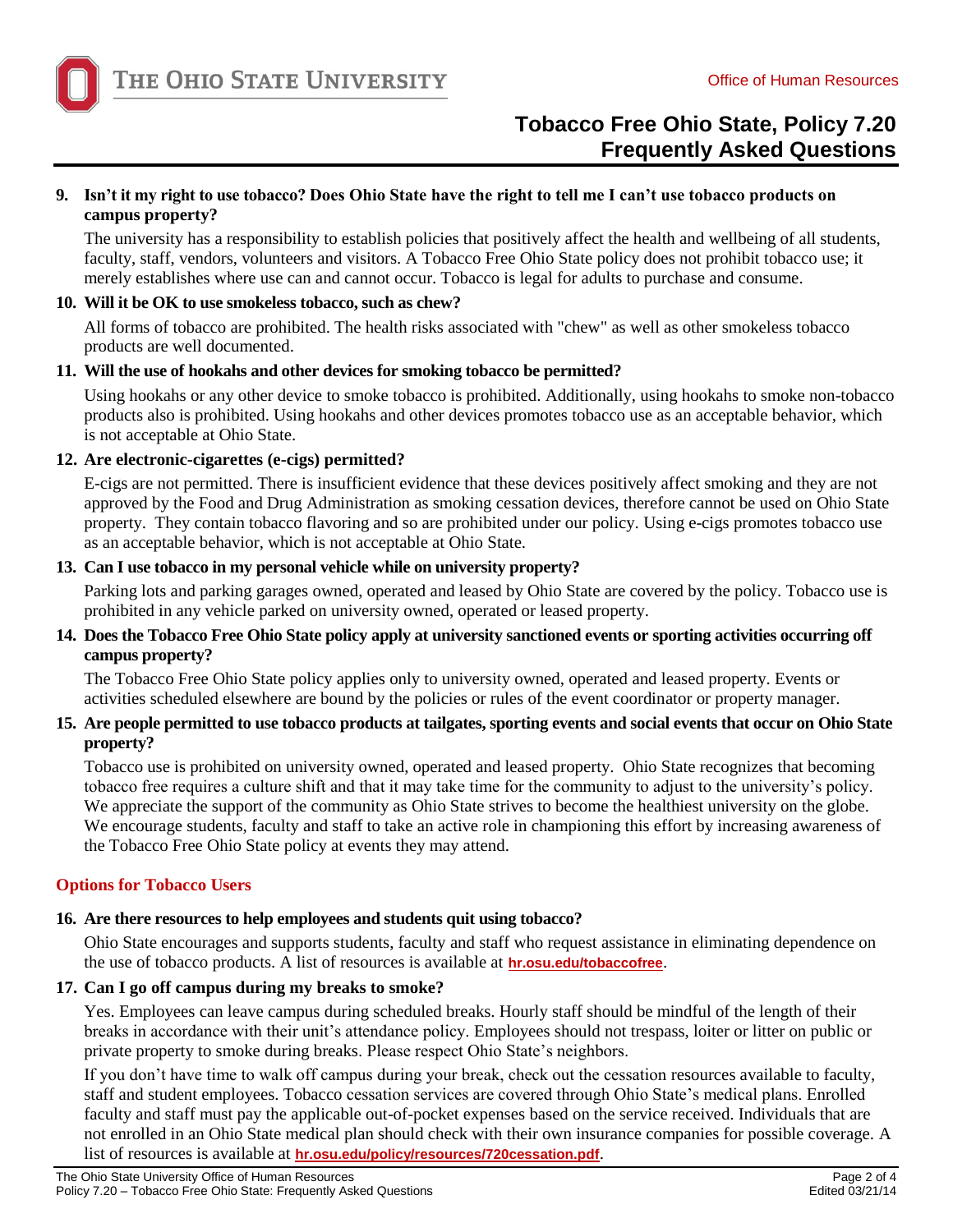

## **18. Can I extend my break or change the time of my break so I have time to walk off campus to smoke?**

Breaks are usually timed to ensure business needs are met. The length and time of breaks cannot be changed to accommodate tobacco use. Refer to departmental policies and/or supervisors regarding options, if applicable. It is important to consistently and fairly apply policies and business practices.

If you don't have time to walk off campus during your break, check out the cessation resources available to faculty, staff and student employees. Tobacco cessation services are covered through Ohio State's medical plans. Enrolled faculty and staff must pay the applicable out-of-pocket expenses based on the service received. Individuals that are not enrolled in an Ohio State medical plan should check with their own insurance companies for possible coverage. A list of resources is available at **[hr.osu.edu/policy/resources/720cessation.pdf](http://hr.osu.edu/policy/resources/720cessation.pdf)**.

### **19. Am I able to attend tobacco cessation sessions during paid work time?**

 The university is supportive of tobacco users who desire to quit using tobacco products. Options for attending tobacco cessation sessions are based on the department's business needs and may include flexible scheduling in accordance with the university's [Flexible Work Policy](http://hr.osu.edu/policy/policy612.pdf) and use of leave time in accordance with the university'[s Paid Leaves](http://hr.osu.edu/policy/policy627.pdf) and Unpaid Leaves policies. Submit these requests for a flexible schedule and/or leave in a timely manner and schedule the time in a manner that is least disruptive to the administrative unit. Keep in mind there are various types of cessation resources; approval for time away from work to participate in a cessation program is subject to approval by the employing unit.

Departments also may consider providing additional cessation resources and education to their faculty and staff.

## **20. What will the university do about people leaving the campus or going across the street into neighboring properties to smoke?**

 properties outside the campus. Leaving campus to use tobacco or smoke does not give anyone permission to litter, While the policy only applies to university owned, operated and leased properties, we ask that students, faculty, staff, volunteers, vendors and visitors help maintain a positive relationship with our neighbors and respect neighboring loiter or trespass on private or public property. Property owners have the right to enforce their boundaries. Ohio State is committed to monitoring the impact on adjacent properties as the Tobacco Free Ohio State policy is implemented.

# **Handling Concerns with Individuals Who Use Tobacco on Campus**

# **21. How will Ohio State enforce the tobacco free policy?**

The university's vision for the enforcement of the tobacco free campus policy is one in which a tobacco free campus is viewed as the shared responsibility of all those in the campus community, tobacco users and non-users alike. Individuals are encouraged and empowered to respectfully inform others about the policy in an ongoing effort to support individuals to be tobacco free, improve individual health and encourage a culture of compliance; however, substantiated chronic violations are subject to appropriate disciplinary action.

# **22. How will the university handle employees who do not want to stop the use of tobacco products?**

 Faculty, staff and students are not required to stop using tobacco products; however, they will not be permitted to use tobacco products on any university property. Similar to regulations which prohibit smoking indoors, individuals must find ways to manage their need for nicotine in ways that do not involve using tobacco on campus.

### **23. What if I see someone using tobacco on campus?**

Being Tobacco Free promotes a healthier environment in which to live, work and study. Enforcement will depend upon the thoughtfulness, consideration and cooperation of all faculty, staff, students, vendors, volunteers and visitors to comply with the policy and to encourage others to do the same. Anyone who observes a possible violation may courteously and compassionately inform the individual of the Tobacco Free Ohio State policy.

## **24. How do I handle a situation where I suspect someone is using tobacco (i.e., smokeless tobacco) but I'm not certain?**

Address your concern with the individual; appropriately educate them about the policy and connect them with resources.